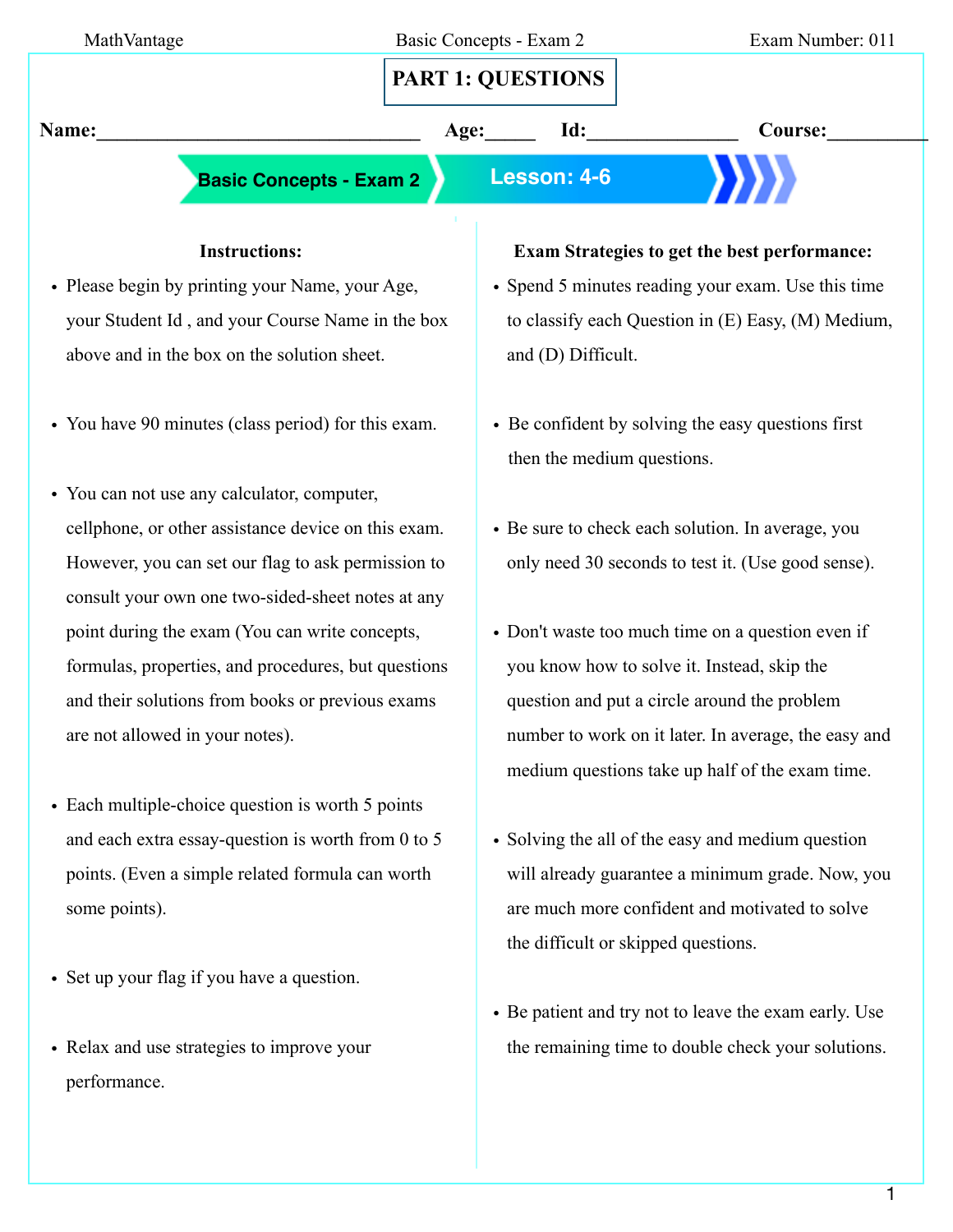1. Solve:

 $3(x-2)-(x-3)=-1$ 

a) 1

b) 2

c) 3

d) 4

e) There is no solution.

2. Solve:

 $(2x - 1) - 3(3 - x) = 10$ 

a) 1

b) 2

c) 3

d) 4

e) There is no solution.

3. Linda wants to walks dogs for \$15 an hour and work 5 hours per day. A total of 40% of her salary is for her own personal expenses. How many days must she work to save up \$450 per month?

- a) 10 days
- b) 20 days
- c) 30 days
- d) 40 days
- e) None of the above.

4. An exam of 40 questions has the following rules:

- 3 points for each correct answer.
- -1 point for each incorrect answer.

How many correct answers do you need to get 40 points on the exam?

- a) 20 correct answers.
- b) 30 correct answers.
- c) 40 correct answers.
- d) 42 correct answers.
- e) None of the above.

5. Solve:

$$
\frac{x-2}{x+1} - \frac{x-3}{x-1} = \frac{3}{x^2 - 1}
$$
;  $x \in \mathbb{R}$ 

a) 0 b) 1 c) 2 d) 3 e) There is no solution.

6. Solve:

$$
\frac{x}{x-2} + 2x = \frac{2x^2 - 6}{x - 2}
$$
;  $x \in \mathbb{R}$ 

a) There are infinite solutions.

- b) There are only one solution
- c) There is no solution..
- d) There are two solutions.
- e) There are three solutions.

7. Let  $x_1$  and  $x_2$  be the solutions of the equation,  $ax^2 + bx + c = 0$ ;  $a \neq 0$ . I.  $x_1 \cdot x_2 = \frac{b}{a}$ II.  $x_1 \cdot x_2 = \frac{c}{a}$ 

III.  $ax^2 + bx + c = a(x + x_1)(x + x_2)$ 

Then:

a) Only I is true. b) Only II is true. c) Only III is true. d) Only I and II are true. e) I,II, and III are true.

8.  $ax^2 + bx + c = 0$  where a, b, and c are real constants with  $a \neq 0$  and  $x$  is a variable such that  $x \in$ . ℝ

- I. This equation could have no solution.
- II. This equation could have three distinct solutions.
- III. This equation could have two distinct solutions.
- IV. This equation could have one distinct solution.

a) I is false.

- b) II is false.
- c) III is false.
- d) IV is false. e) None of the above.

9. The solutions of the equation,  $x^2 - 11x + 30 = 0$ are:

a)  $x_1 = 1$  and  $x_2 = 2$ b)  $x_1 = 2$  and  $x_2 = 3$ c)  $x_1 = 3$  and  $x_2 = 4$ d)  $x_1 = 4$  and  $x_2 = 5$ e) None of the above.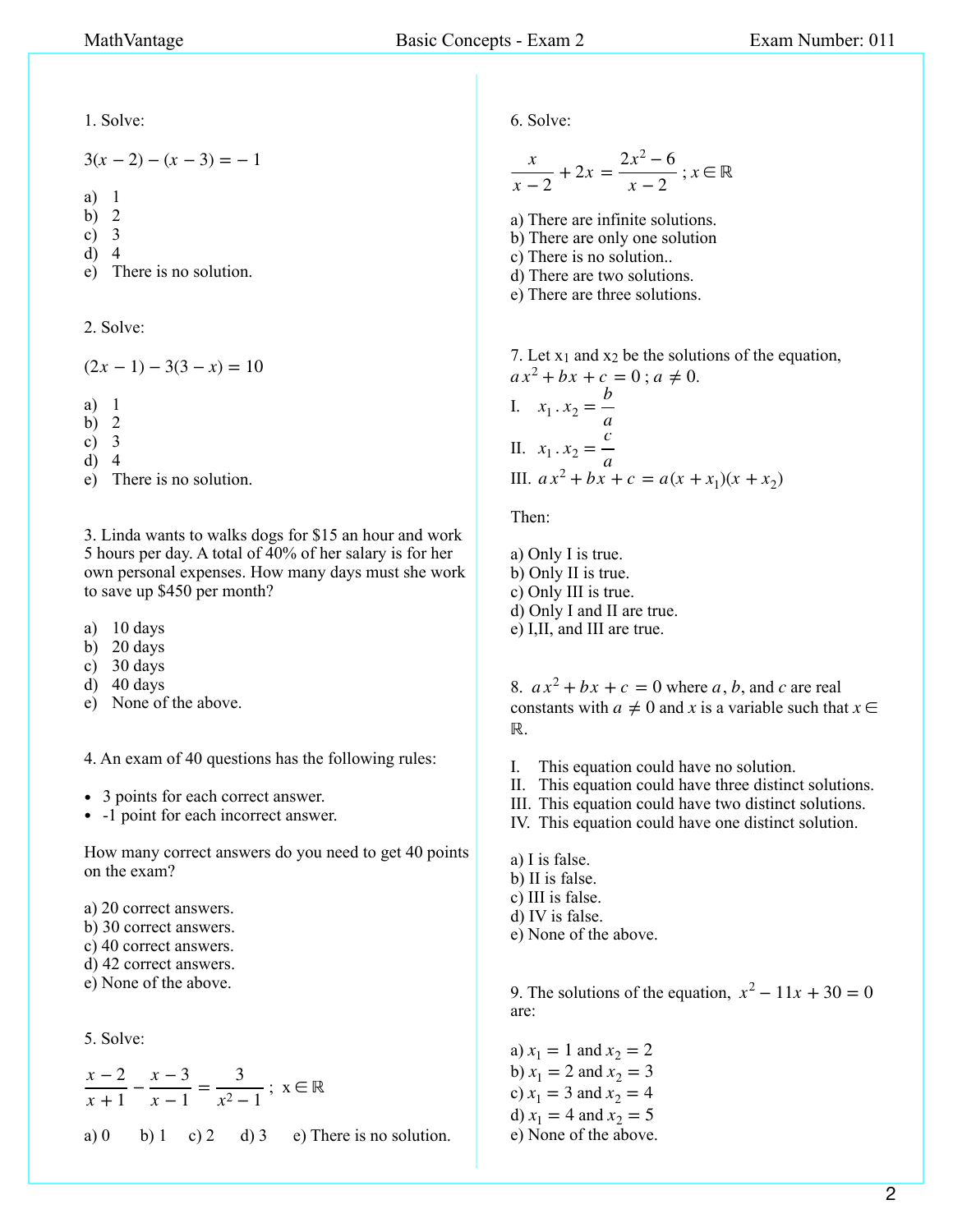10. Which equation below has solutions  $x_1 = -6$  and  $x_2 = 2$ 

a)  $x^2 + 4x + 12 = 0$ b)  $x^2 - 4x + 12 = 0$ c)  $x^2 + 2x - 12 = 0$ d)  $x^2 - 2x - 12 = 0$ e) None of the above.

11. The solutions of  $x^2 - 2x - 10 = 0$  are

a)  $x_1 = 1 - \sqrt{2}$  and  $x_2 = 1 + \sqrt{2}$ b)  $x_1 = 1 - \sqrt{5}$  and  $x_2 = 1 + \sqrt{5}$ c)  $x_1 = 1 - \sqrt{7}$  and  $x_2 = 1 + \sqrt{7}$ d)  $x_1 = 1 - \sqrt{11}$  and  $x_2 = 1 + \sqrt{11}$ e) None of the above.

12. Given  $x^2 - x + 4 = 0$ , the Sum (S) and the Product (P) of the solutions are

a)  $S = 4$  and  $P = 1$  $b) S = 1$  and  $P = 4$ c)  $S = 4$  and  $P = -1$ d)  $S = -4$  and  $P = -1$ e) None of the above.

13. Let  $x_1, x_2$ , and  $x_3$  be the solutions of the equation  $x^3 - 2x^2 + x = 0$ . Then:

a)  $x_1 + x_2 + x_3 = 0$ b)  $x_1 + x_2 + x_3 = 1$ c)  $x_1 + x_2 + x_3 = 2$ d)  $x_1 + x_2 + x_3 = 3$ e)  $x_1 + x_2 + x_3 = 4$ 

14. Given the equation  $\sqrt{4x + 9} = x - 3$ ,  $x \in \mathbb{R}$ . The sum of all possible solutions is:

a) 0

b) 8

c) 10

d) 12

e) None of the above.

15. Let x<sub>1</sub> and x<sub>2</sub> be the solutions to  $x^2 + 2x - 4 = 0$ . Consider the equation:

I. 
$$
x_1 + x_2 = 2
$$
  
\nII.  $x_1 \cdot x_2 = 4$   
\nIII.  $x_1^2 + x_2^2 = 12$   
\nIV.  $x_1^3 + x_2^3 = -30$ 

Then a) Only I is correct. b) Only II is correct. c) Only III is correct. d) Only IV is correct. e) None of the above.

16. Solve:  $5x + 3 > x + 2$ . The solution is:

 $(a) S = \{x \in \mathbb{R} / x > -2\}$  $b) S = \{x \in \mathbb{R} / x > -1\}$  $c) S = \{x \in \mathbb{R} / x > 0\}$ d)  $S = \{x \in \mathbb{R} / x > -2\}$ e) None of the above.

17. Solve:  $\frac{x-3}{2} \ge 0$ . The solution is:  $\frac{x}{x+1} \ge 0$ 

 $a) S = \{x \in \mathbb{R} / x > -1\}$ **b**) *S* = { $x \in \mathbb{R} / x$  < − 1 or  $x \ge 3$ }  $c) S = \{x \in \mathbb{R} / x < -3 \text{ or } x > 3\}$ d)  $S = \{x \in \mathbb{R} / x < -3 \text{ or } x > 1\}$ e) None of the above.

18. Solve:  $\frac{x^2 + x - 6}{x^2 + x - 6} > 0$ . The solution is: *x*  $> 0$ 

a)  $S = {x ∈ ℝ / −3 < x < 0 \text{ or } x > 2}$  $b) S = \{x \in \mathbb{R} / x < -3 \text{ or } 0 < x < 2\}$ *c*) *S* = { $x \in \mathbb{R} / x \le -3$  or 0 ≤  $x \le 2$ } d) *S* = { $x \in \mathbb{R}$  / −3 ≤  $x < 0$  or  $x \ge 2$ } e) None of the above.

19. Solve:  $-x^2 - x - 1 < 0$ . The solution is:

a)  $S = \emptyset$  (There is no solution) b)  $S = \mathbb{R}$  $c) S = \{x \in \mathbb{R} / x > 0\}$ d)  $S = \{x \in \mathbb{R} / x < 0\}$ e) None of the above.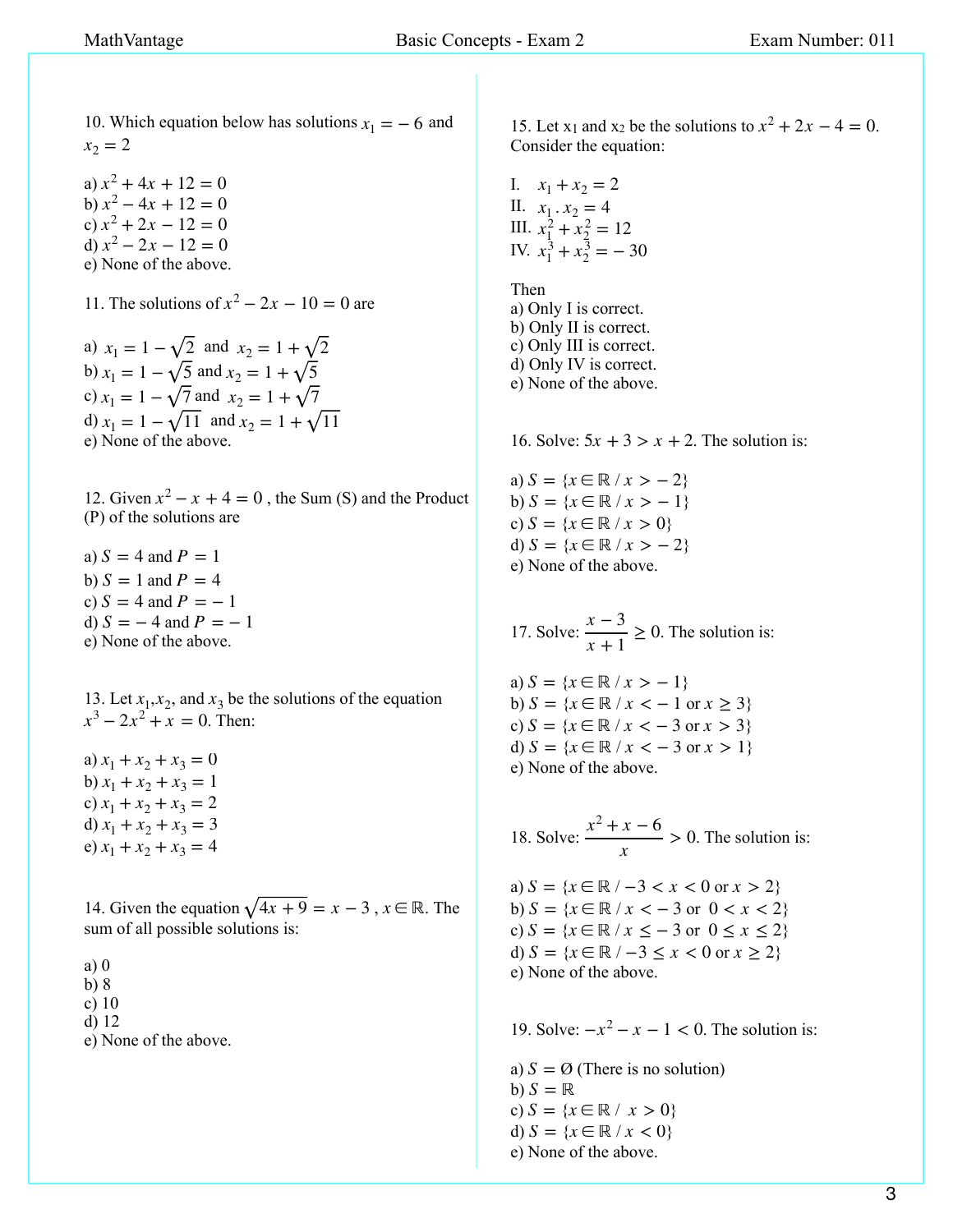20. Solve:  $\frac{x(5-x)}{7-x} \ge 0$ . The solution is:  $\frac{x^{(2)}(5-x)}{(5-x)}$  ≥ 0

a)  $S = \{x \in \mathbb{R} \mid x > 0 \text{ and } x \neq 5\}$ b)  $S = \{x \in \mathbb{R} \mid x \geq 0 \text{ or } x \neq -5\}$  $c) S = \{x \in \mathbb{R} \mid 0 \le x < 5 \text{ and } x > 5\}$ d)  $S = \{x \in \mathbb{R} \mid 0 < x < 5 \text{ and } x > 5\}$ e) None of the above.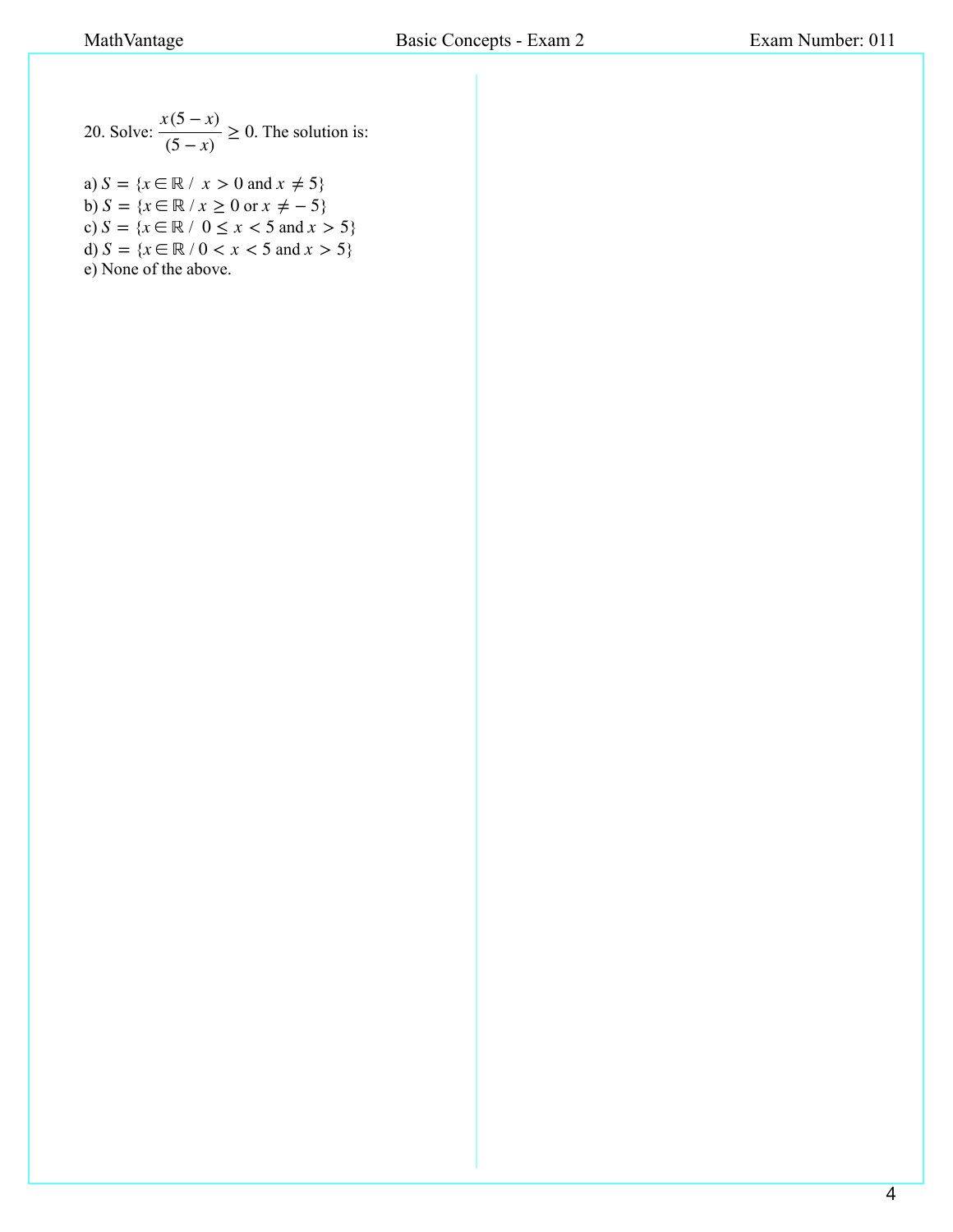|                          | MathVantage |   |   |   | Basic Concepts - Exam 2        | Exam Number: 011         |  |                                                            |         |            |
|--------------------------|-------------|---|---|---|--------------------------------|--------------------------|--|------------------------------------------------------------|---------|------------|
|                          |             |   |   |   |                                | <b>PART 2: SOLUTIONS</b> |  |                                                            |         | Consulting |
|                          |             |   |   |   |                                | Name:                    |  | Age: Id:                                                   | Course: |            |
|                          |             |   |   |   |                                |                          |  |                                                            |         |            |
|                          |             |   |   |   | <b>Multiple-Choice Answers</b> |                          |  | <b>Extra Questions</b>                                     |         |            |
| Questions                |             | A | в | с | D                              | E                        |  |                                                            |         |            |
| $\mathbf{1}$             |             |   |   |   |                                |                          |  | 21. Solve: $x^4 - 8x^2 - 9 = 0$ ; $x \in \mathbb{R}$ .     |         |            |
| $\mathbf{2}$             |             |   |   |   |                                |                          |  |                                                            |         |            |
| 3                        |             |   |   |   |                                |                          |  |                                                            |         |            |
| $\overline{\mathbf{4}}$  |             |   |   |   |                                |                          |  |                                                            |         |            |
| 5                        |             |   |   |   |                                |                          |  |                                                            |         |            |
| 6                        |             |   |   |   |                                |                          |  |                                                            |         |            |
| $\overline{\phantom{a}}$ |             |   |   |   |                                |                          |  |                                                            |         |            |
| 8                        |             |   |   |   |                                |                          |  |                                                            |         |            |
| 9                        |             |   |   |   |                                |                          |  |                                                            |         |            |
| $10$                     |             |   |   |   |                                |                          |  |                                                            |         |            |
| 11                       |             |   |   |   |                                |                          |  |                                                            |         |            |
| 12                       |             |   |   |   |                                |                          |  |                                                            |         |            |
| 13                       |             |   |   |   |                                |                          |  |                                                            |         |            |
| 14                       |             |   |   |   |                                |                          |  |                                                            |         |            |
| 15                       |             |   |   |   |                                |                          |  |                                                            |         |            |
| 16                       |             |   |   |   |                                |                          |  |                                                            |         |            |
| 17                       |             |   |   |   |                                |                          |  | 22. Solve: $\frac{1}{x} + x \ge -2$ ; $x \in \mathbb{R}$ . |         |            |
| 18                       |             |   |   |   |                                |                          |  |                                                            |         |            |
| 19                       |             |   |   |   |                                |                          |  |                                                            |         |            |
| 20                       |             |   |   |   |                                |                          |  |                                                            |         |            |